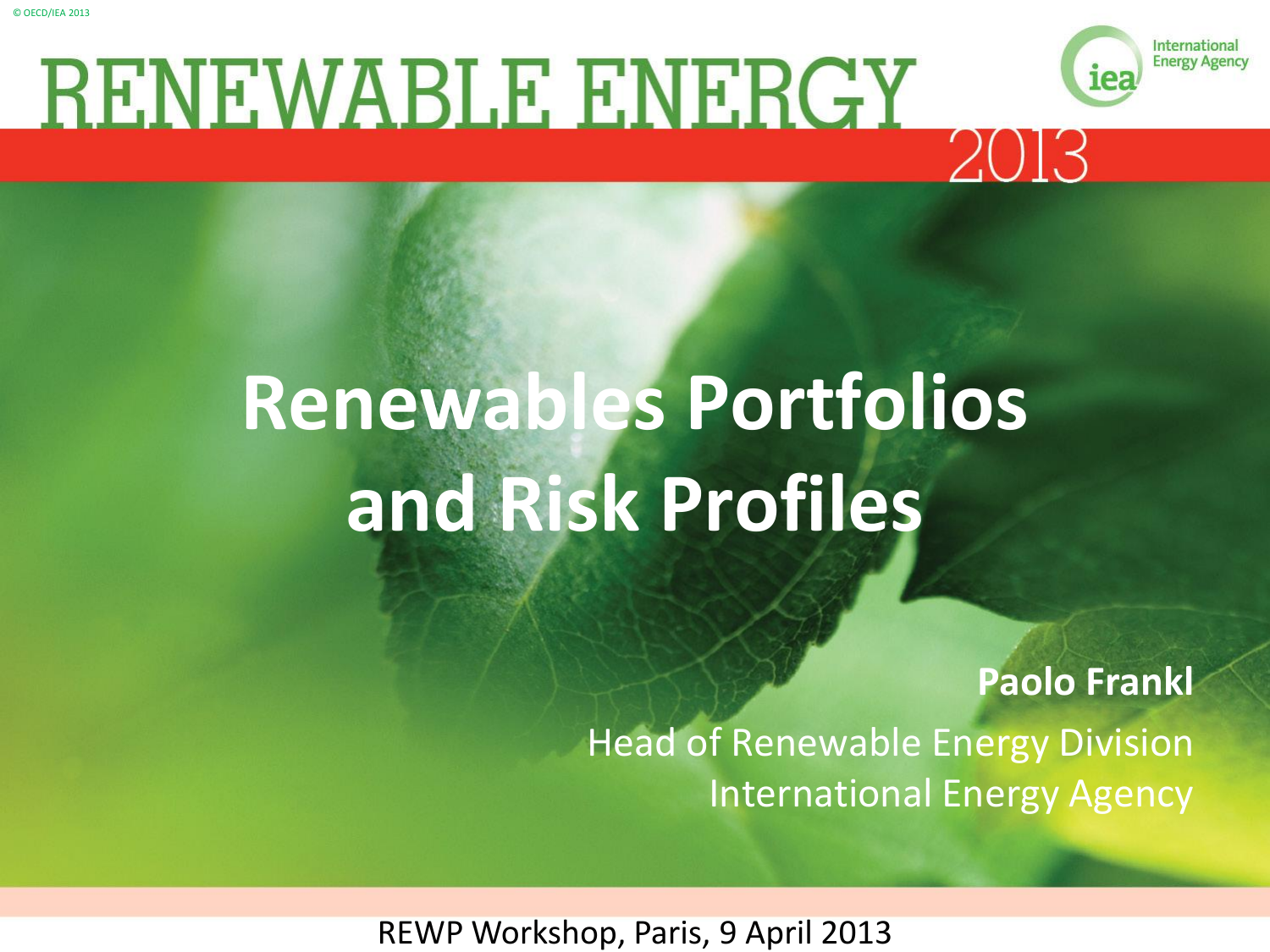## **Globally RE power 'on track'**

iea



Source: IEA, 2013 Medium-term Renewable Energy Market Report 2013 (forthcoming)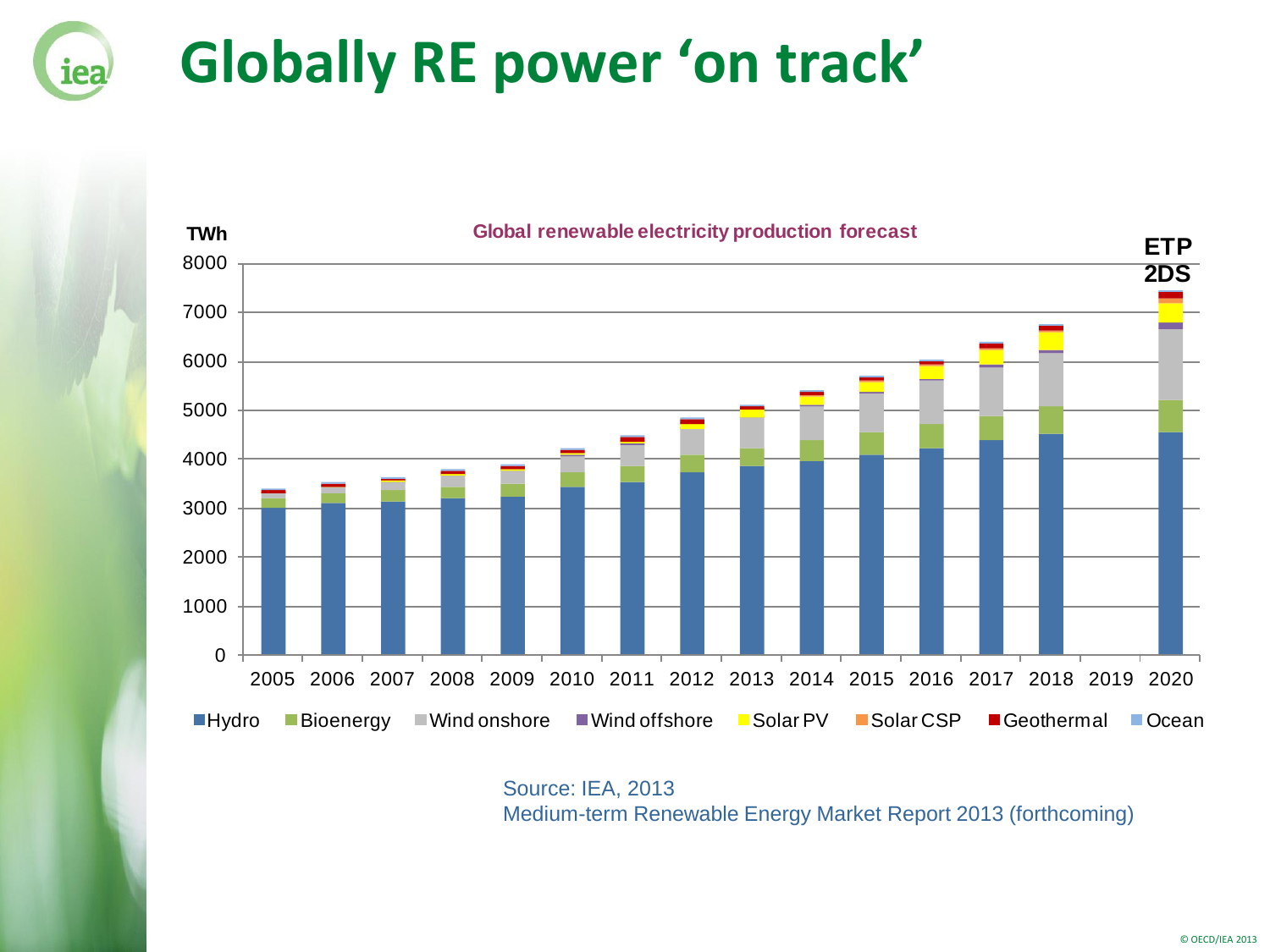## **But some technologies expanding slowly**

- **Wind off-shore, CSP and geothermal deploying more slowly than PV and wind**
- **Advanced biofuels facing technology and financing challenges**

iea



© OECD/IEA 2013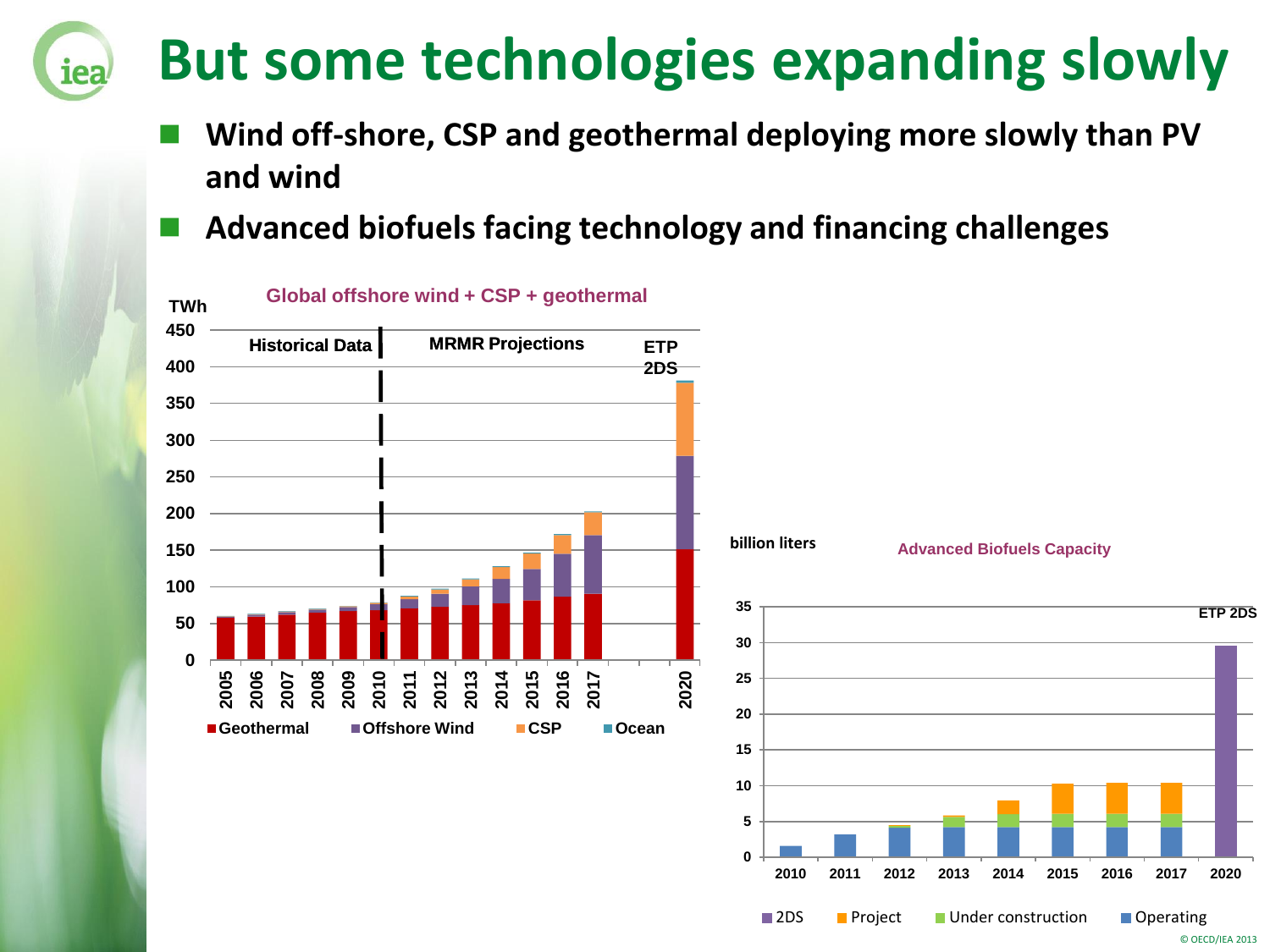# **Risk is the issue for investors**

iea

| <b>RE</b><br><b>Technology</b>         | <b>Technology</b><br><b>Risk</b> | <b>Resource</b><br><b>Risk</b> | <b>Policy</b><br><b>Deployment</b><br><b>Phase</b> | <b>Typology of</b><br><b>investors</b>               |
|----------------------------------------|----------------------------------|--------------------------------|----------------------------------------------------|------------------------------------------------------|
| Ocean,<br><b>Adv Biofuels</b>          | <b>Very High</b>                 | <b>Very high</b>               | <b>Inception</b>                                   | <b>VC-PE</b>                                         |
| CSP,<br><b>Wind</b><br><b>offshore</b> | <b>Medium-</b><br><b>High</b>    | Low<br><b>Medium</b>           | <b>Early</b><br><b>Take-off</b>                    | <b>Consortia</b>                                     |
| PV,<br><b>Wind onshore</b>             | Low                              | Low                            | <b>Take-off</b>                                    | <b>Asset /</b><br><b>Project</b><br><b>Financing</b> |
| Hydro,<br><b>Geothermal</b>            | Low                              | <b>High</b>                    | <b>Consolidation</b>                               | <b>Very Large /</b><br><b>Consortia</b>              |

### **Investor type depends on risk profile**

**Technology risk, resource risk** 

**Project-specific risk, including policy and country risk**

**Size also matters**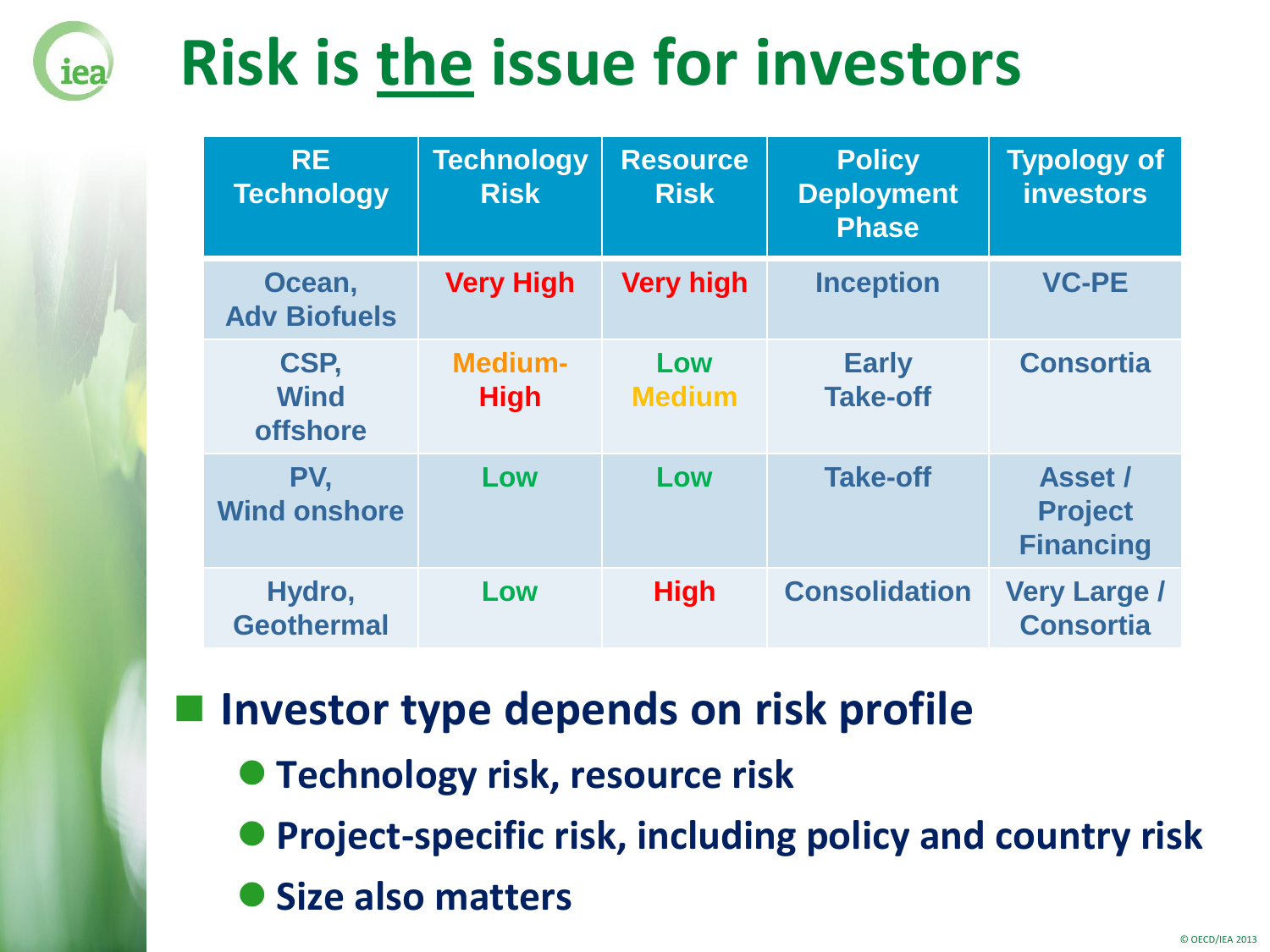

## **Capital-Intensity of Different Technologies**

Levelised Cost of Electricity (LCOE), breakdown by cost component\* (%)



\* Projected Cost of Generating Electricity Median case, 10% discount rate

Source: IEA, NEA (2010)

#### **Capital cost for low carbon technologies typically exceeds 75% of LCOE, making financing cost the main driver of competitiveness**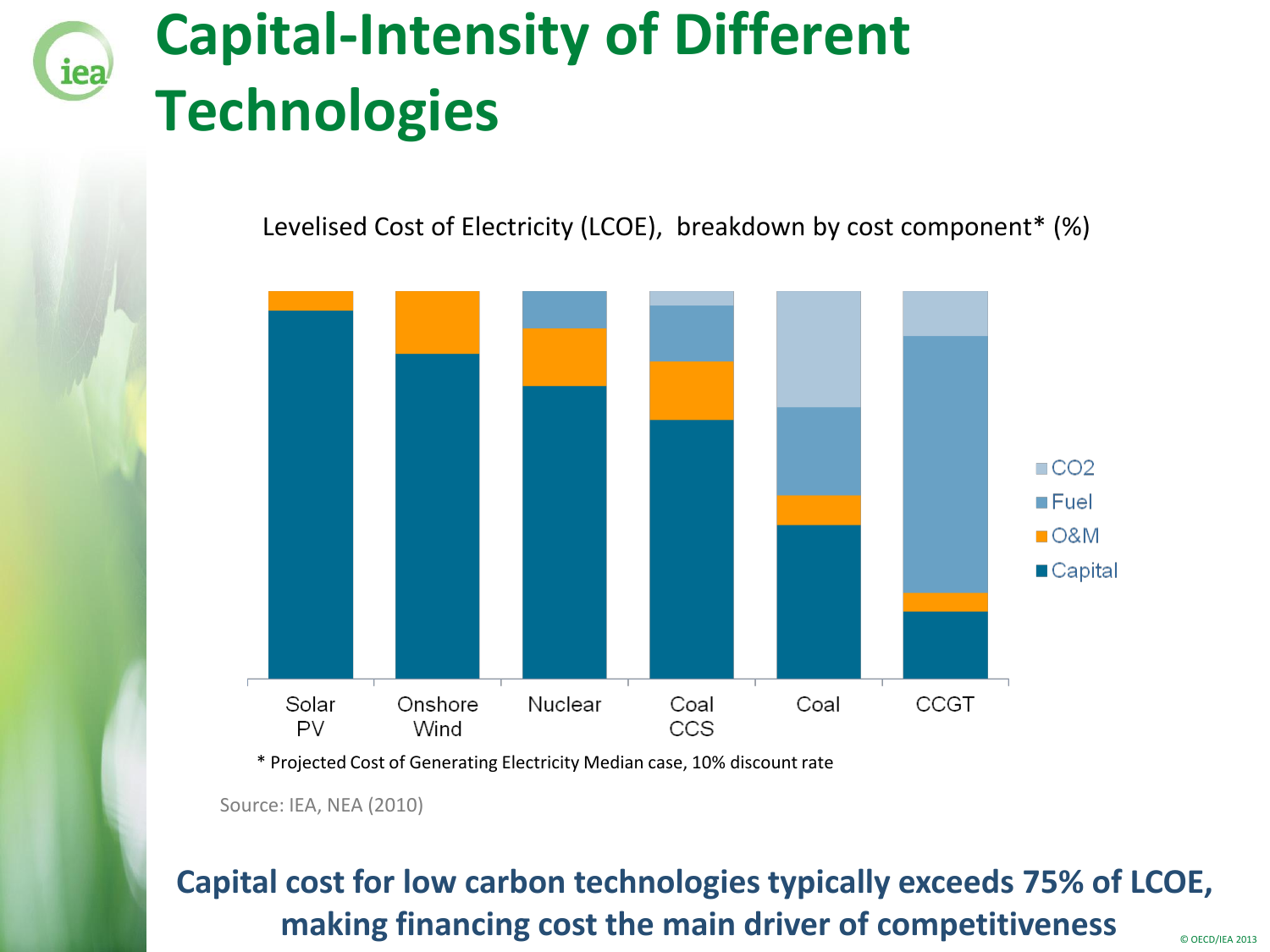#### **Risk Profile of Different Technologies** iea